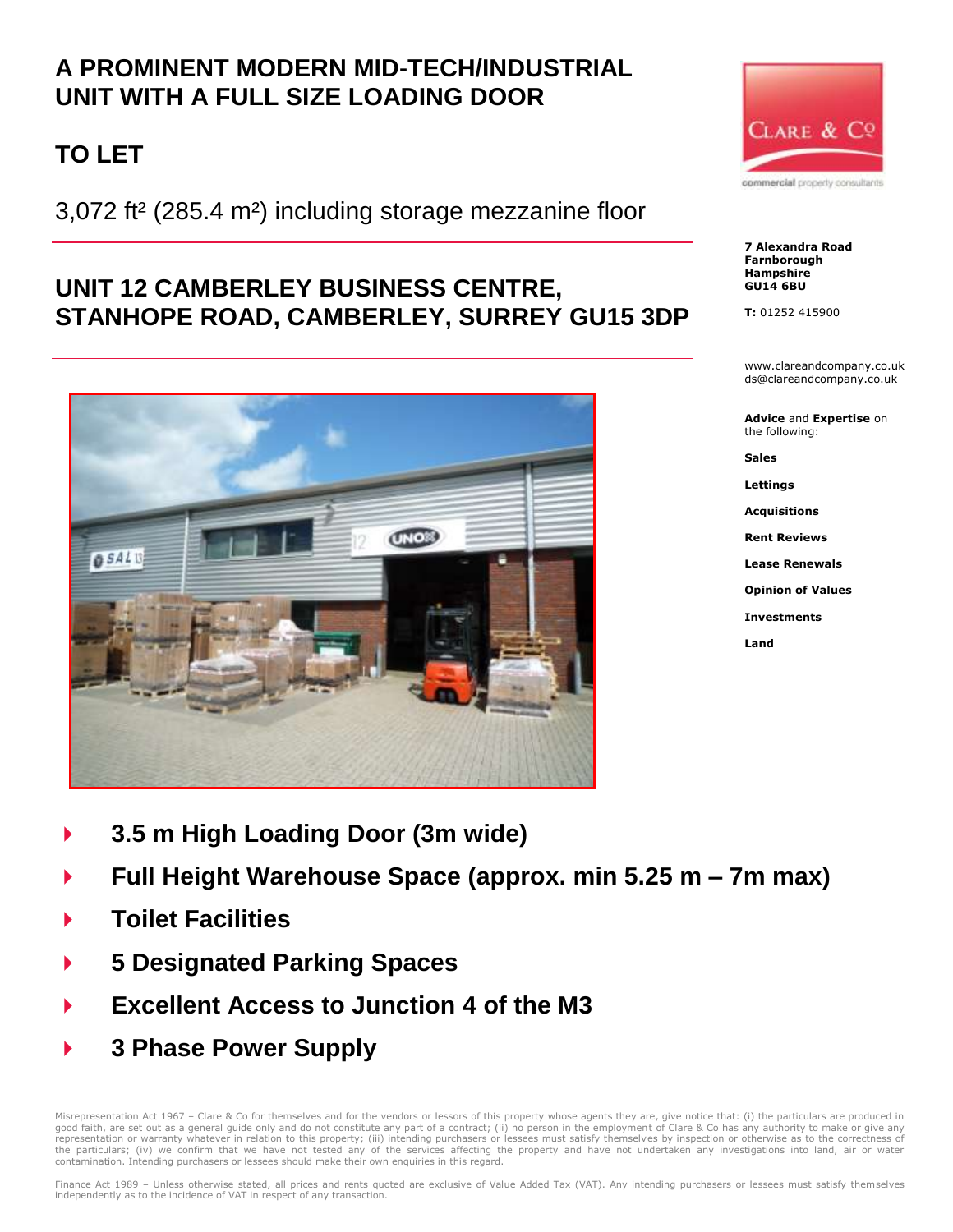### **LOCATION**

Camberley Business Centre is located to the eastern edge of the Yorktown Business Park. The Estate itself is the towns' main industrial estate with nearby occupiers including Royal Mail, STIHL, Screwfix, HSS Hire, Selco, Tool Station etc.



#### **DESCRIPTION**

Camberley Business Centre was constructed around 2005/2006. The units are of steel portal frame under cladding and brickwork.

The buildings have a minimum clear eaves height of approximately 5.25 m internally. Access is either through the glazed pedestrian door, or through an approximate 3m (wide) x 3.5m (high) loading door.

The unit has 3-phase power, incoming gas supply, BT duct, power floated finished floor.

#### **ACCOMMODATION**

The approximate floor areas are as follows:

| <b>Ground Floor</b><br>Warehouse                        | $2,016$ ft <sup>2</sup> | $187.3 \text{ m}^2$    |
|---------------------------------------------------------|-------------------------|------------------------|
| <b>First Floor</b><br>Storage Mezzanine<br>(Open sided) | 1,056 ft <sup>2</sup>   | $98.10 \text{ m}^2$    |
| <b>Total Floor Area</b>                                 | $3,072$ ft <sup>2</sup> | $285.40 \; \text{m}^2$ |

#### **Parking 5 Reserved Parking Spaces plus loading area**

#### **TO LET**

The property is available to lease at a rent of £41,976 pax plus VAT (£16.50 ft<sup>2</sup> on the GF and £8.25 ft<sup>2</sup> on the mezz floor), with length of lease term by agreement.

#### **SERVICE CHARGE**

Approximately £752 plus VAT per annum.

#### **BUILDINGS INSURANCE**

To be confirmed.

#### **BUSINESS RATES**

The rateable value of the premises is £21,000, giving rates payable of around £10,479 payable, but we ask interested parties to make their own enquiries with Surrey Heath Borough Council on 01276 707100.

**LEGAL COSTS** Each party to bear their own legal costs.